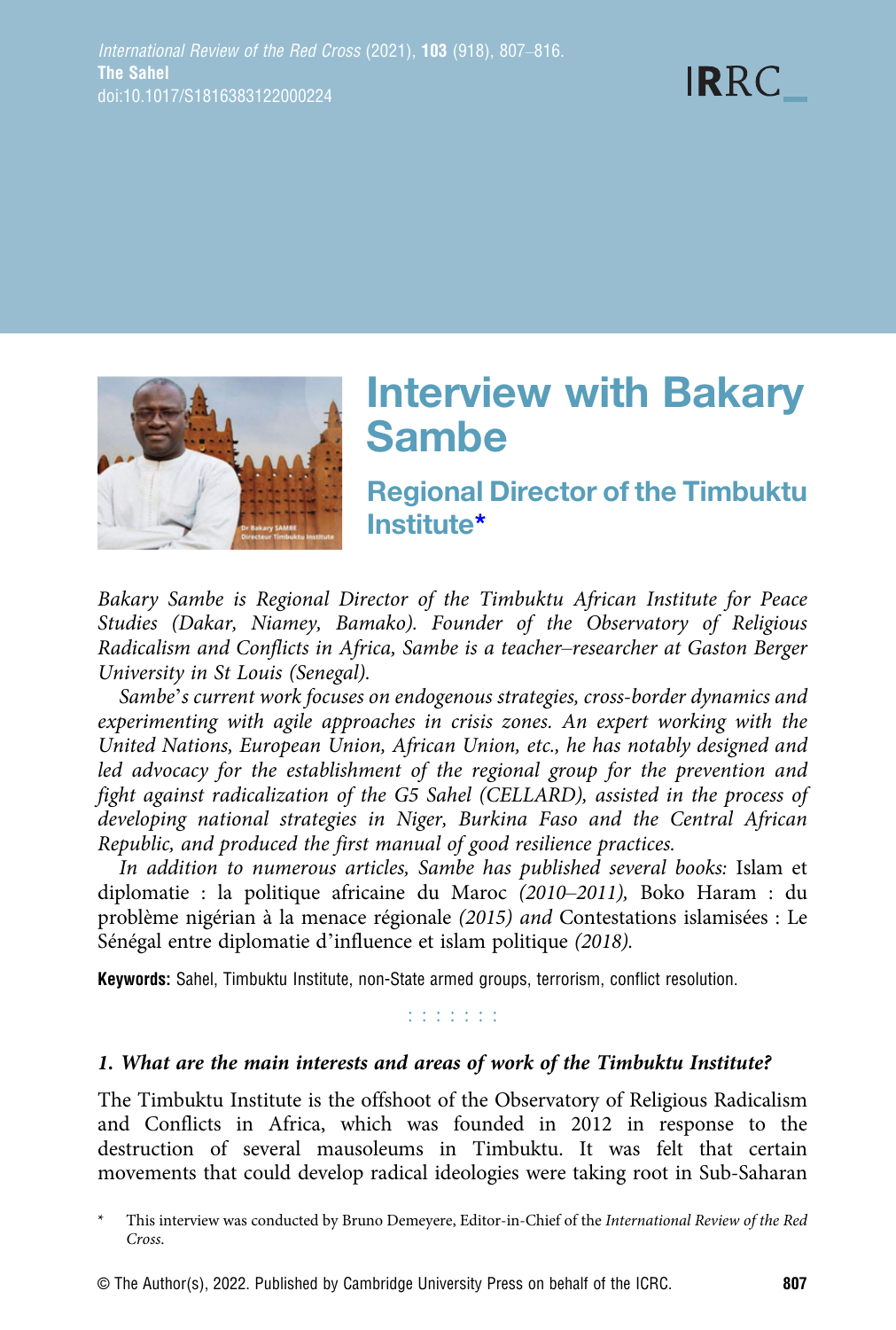Africa – a region previously considered to be on the outskirts of the changes taking place within the Muslim world. The observatory operated until 2016, when the Timbuktu Institute was created as a place where knowledge could be produced and put into practice. It was a way to provide the region with local structures run by local people and to generate regional knowledge of our situation and views from our perspective to improve the analysis of them. The two main aims were to ensure that the Sahel had a credible voice that could speak out on all major global and regional issues and to change the conflicting perception that our international partners have of the conflicts in our region, thereby narrowing the gap between the international perception of the crises in the region, on the one hand, and local issues and perceptions, on the other.

While it is true that the Institute was created in response to the violent extremism in our region, much of our work focuses on conflict prevention, which we call preventive diplomacy, and on mediation, placing emphasis on educational aspects and, above all, on the need for inclusive dialogue. Our work is based on the idea that, in the history of humanity, a Kalashnikov has never eliminated an ideology and that education is the linchpin holding everything together. We focus on preventive work and, as part of this, have changed our name from the Timbuktu African Institute for Security Studies to the Timbuktu African Institute for Peace Studies. This is a really important distinction for us. We want to shift the focus away from military-only strategies, which have never been successful in resolving a conflict definitively.

## 2. How would you analyse the dynamics of the current violence in the Sahel?

I think you have to analyse the violence from a long-term perspective. We can only really understand what is happening in the Sahel now if we look at the socio-political situation dating back to the 1970s. In the late 1970s, the Sahel underwent a deeprooted change that was not acknowledged by our Western partners. At the time, the Sahel was experiencing severe drought, but our partners in North America and Western Europe were unable to come to our aid because they were themselves in the midst of an oil and financial crisis. The countries that could help were the ones that controlled the oil supply, while Europe and the United States plunged into recession. The Gulf States therefore stepped in. Their intentions may have been good, but their approach had two dimensions: what we refer to as *dawah*, which is the call for people to embrace Islam, and *ighatha*, which is the Arabic word for relief. In other words, they used their humanitarian work to spread their religious message. At the time, African Islam was more traditional, tolerant and in harmony with local cultures. But when new ideologies were brought in by funded Islamic movements that preached their message through social work, the structure of and relationship between religion and society was altered.

In the 1970s, these organizations found a way to anchor themselves in our societies, shifting the dynamics between society and religion. Islam, which until then had provided structure and cohesion, became a way of dismantling views of the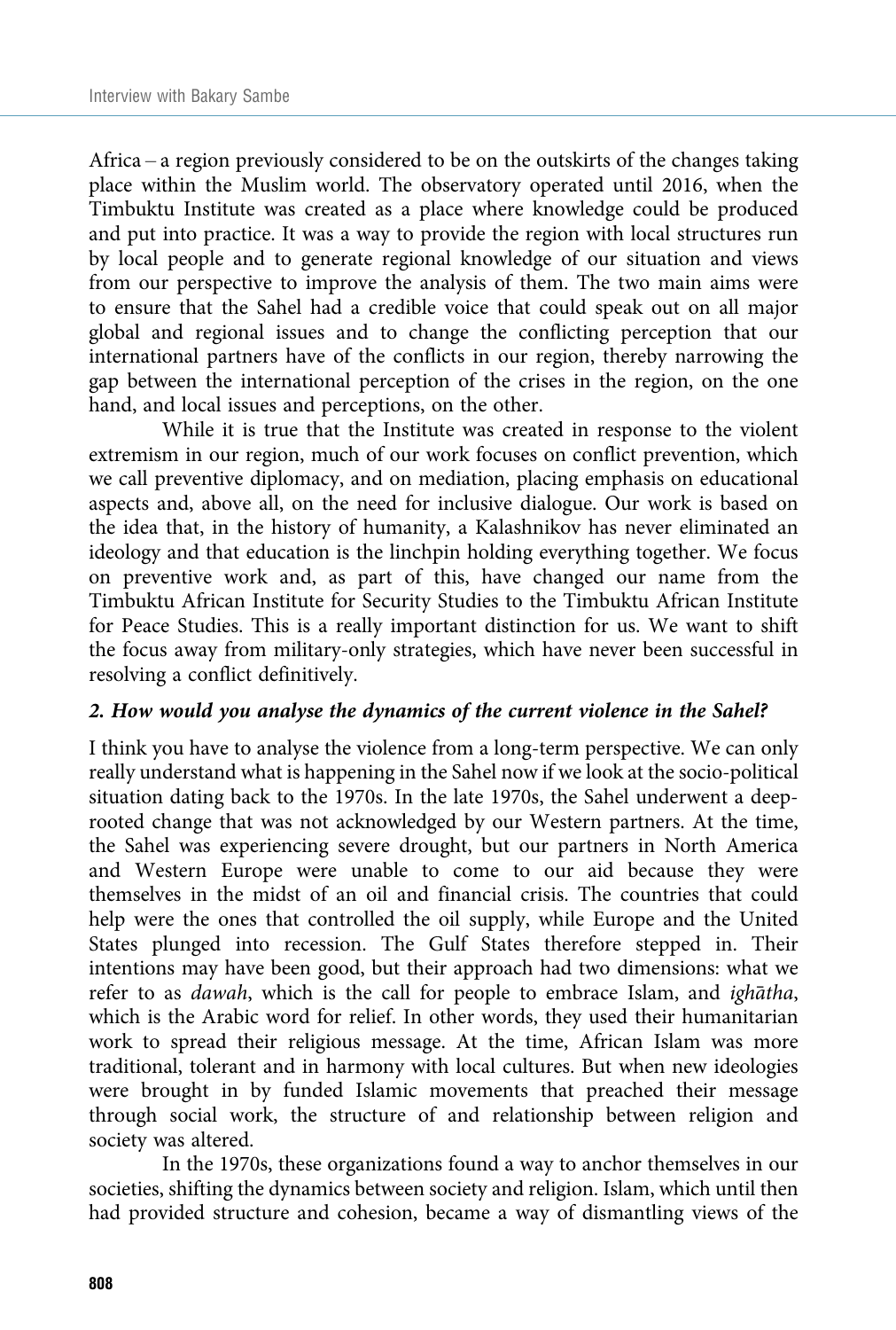world and pre-established religious practices, particularly with the arrival of Wahhabism and the Salafi movement.

Then in the 1980s and 1990s, the international community, not realizing that the situation had changed, made things worse. Sahel countries were required to implement structural adjustment programmes. They were told they had to invest as little as possible in welfare, health and education, the idea being that it was important to have a small yet strong State. Our countries were sold a model of liberal democracy, free markets and privatization, with the promise that democracy – even the appearance of democracy – would bring development. In the end, it brought neither development nor stability. During this time, the key component of society – the State – was weakened, stripped of its sovereign powers and often left with a deficit.

These same religious organizations that had already planted their seeds in the 1970s came back in full force in the form of large non-governmental organizations (NGOs) that gained stature by building schools and social centres, digging wells, delivering aid and providing people with the things that the State – weakened by the demands of the Bretton Woods institutions – was no longer capable of providing. The State was in crisis and rival entities emerged to take its place. The multi-party system, considered a basic indicator of democracy, became a political tool for promoting ethnic identities. So, when other destabilizing factors, such as the crisis in Libya and the arrival of terrorist movements from Algeria, were added to the mix, the ground was fertile. What drives violent extremism and terrorism is not the arrival of terrorists in a given place but the local incubators they find when they get there – the people who, because of such things as their grievances, their rejection of the State and poor governance, are more accepting of these terrorists than they are of the State, to the point that they are willing to take those terrorists in. It is up to the State to ensure that the terrorists cannot find the incubators they need. But even before the war on terrorism, the State had lost the battle for the hearts and minds of the people.

After that, the situation only worsened. From the outset, the focus was on military-only strategies, such as Operation Serval and Operation Barkhane. This created a conundrum, since these military interventions failed to achieve what they had set out to do, which was to get rid of the terrorist groups. Instead, those groups multiplied. This generated a complex security situation, as the States – already weakened by the structural adjustment programmes and by the surprise arrival of these terrorist groups – sought out other ways of managing security, setting up self-defence militia and even delegating security to other defence groups. This happened in Burkina Faso, with the Koglweogo self-defence groups, and in Mali, with militia such as the Ganda Koy and Ganda Izo groups. The situation worsened, creating a form of distrust between communities in the Sahel. In addition to the purely terrorist violence, there have also been outbreaks of communal violence. This type of violence is driven by the injustice people have experienced, by their frustration and by all the grievances caused by poor public governance and security management, especially since security is often delegated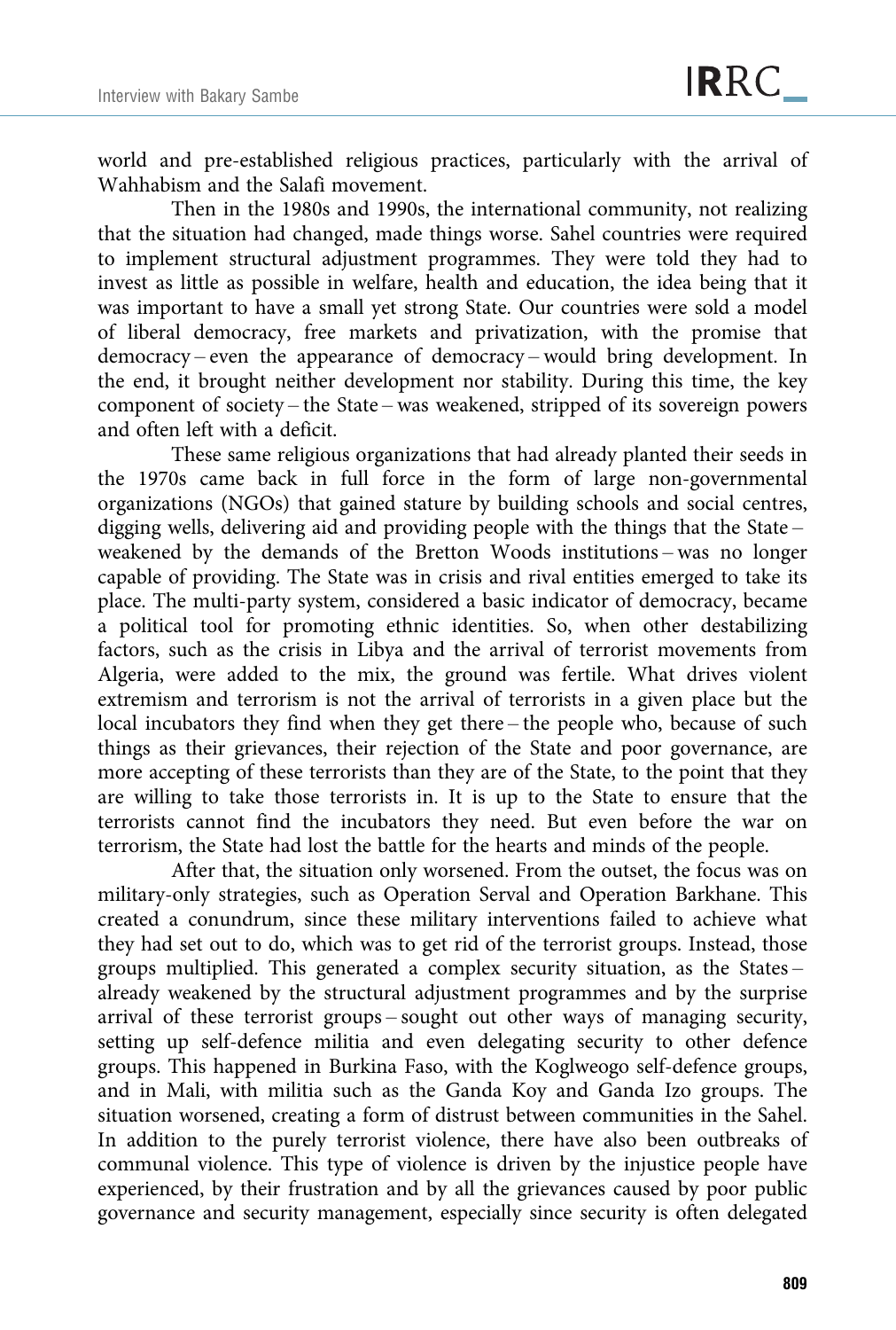to the communities themselves. This has created a cycle of violence that is a long way from being broken.

# 3. Most of the countries in the region are experiencing poverty, youth unemployment, a collapse in ethnic relations and increasingly fierce competition for natural resources. Is this difficult socio-economic situation the main factor driving members of some communities to join these non-State armed groups?

There are two types of factors that lead to radicalization: attracting factors and incentivizing factors. Incentivizing factors include grievances, frustrations, poor governance and poverty. Attracting factors are the pseudo answers to people's lost hopes, such as finding paradise, achieving justice and building a better life. When a young member of MOJWA<sup>1</sup> tells you, "I joined MOJWA because I believe in their system of justice", this is a perfect illustration of how the local justice system has failed.

I tend to group those who have been radicalized into two categories: some are looking for opportunity, while others are looking for meaning. Those who are looking for opportunity are driven by their social deprivation and extreme poverty. An example would be a young man who has no future prospects who joins Boko Haram because he has been promised a motorbike and 300,000 CFA francs. But I do not think that radicalization is about poverty alone. Otherwise, we would not have seen young westerners from middle-class backgrounds joining the Islamic State group in Syria. Those individuals were looking for meaning. This is a global phenomenon that Africa has not escaped from. I call it the "globalization of beliefs". Another global phenomenon is that Islam has become the cause that unites the lost souls of our planet. In the 1970s, those who wanted to stand up and fight against the neoliberal world and its way of working turned to left-leaning ideologies such as Communism and Trotskyism. But these ideologies have waned, and Islam has taken their place. I think this is a crosscutting trend affecting both Sahel and Western societies, which are far from resolving this quest for meaning.

I think it is also important to look at how these global phenomena play out locally. The phenomena themselves may appear similar but the reasons behind them can be quite different, in Oudalan Province or Soum Province in Burkina Faso or in central Mali, for instance. And while similarities can always be found, it's important to analyse the situation based on the local expressions of these phenomena. Violent radicalization is born where there are socio-political grievances and frustrations generated by States' limited capacity to include certain communities and where there are also non-State armed groups able to take advantage of that situation.

4. International partners were heavily involved, at various levels, in the fight against terrorism in the Sahel and the countries in the Lake Chad basin. We know that the security situation has deteriorated rapidly in these areas, so did their involvement produce the desired results?

Movement for Oneness and Jihad in West Africa.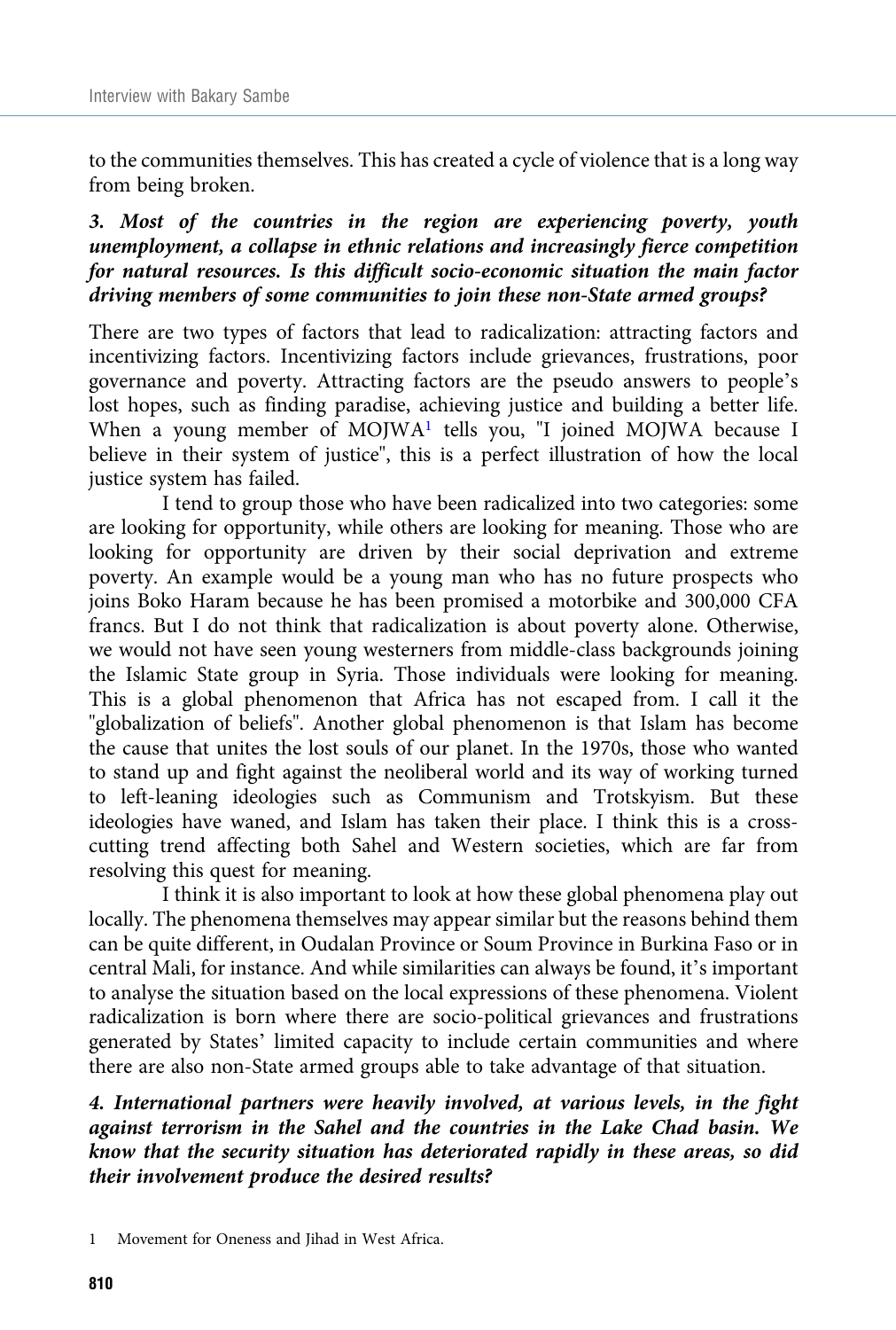These international partners very quickly focused on fighting terrorism, which is different from preventing violent extremism. The fight against terrorism focuses on erasing the effect, which is terrorism, and entails eliminating targets that can be replaced. Preventing violent extremism, however, focuses on the structural causes. It involves non-military approaches, which means it requires time and has a broader target that covers education, awareness-raising and meeting basic needs. Both our international partners and our governments are less active in this area, which takes longer, is less visible and would perhaps require many more concessions. Instead, their approach quickly became military-only, until recently, that is, when attempts have been made to set out specific strategies for the Sahel region.

Yet these strategies are marred by coordination problems. Until very recently, international efforts were too dispersed. There were at least 20 different Sahel strategies, each drawn up outside the Sahel and without taking into account local perceptions. It is only recently that there has been a shift towards what is known as the Sahel Alliance. I think the international community has put in a lot of wasted effort along the way, through a lack of coordination. This has had two main impacts: work on the ground has been inefficient because of duplication, and the lack of coordination means that responsibility for these operations has been spread across organizations – the Economic Community of West African States (ECOWAS), for instance, has to some extent had its role in fighting terrorism reduced, with the G5 Sahel taking on this task instead. Excluding the Sahel from ECOWAS was also an error. This lack of international coordination has destabilized these regional groups. Also, Sahel countries no longer know which humanitarian player to turn to.

On top of that, the situation on the ground was never factored in. Instead, plans were drawn up elsewhere and impressed upon the Sahel without taking the local situation into consideration. This is what I call the conflicting perceptions of the Sahel conflict, that is, the difference between the international idea of the conflict and its dynamics, on the one hand, and local perceptions, on the other. As a result of this, countries that have paid heavily in terms of their military intervention and loss of life among their soldiers left only a mixed impression on local communities. This is because of a lack of communication with local players. Let me tell you a story that illustrates this well. In Diffa, in Niger's Lake Chad basin, people told me about a project they called the "dust project". I asked them why they called it that and they said, "We don't understand anything. But every morning we see a horde of four-by-fours with European flags. They say they're investing massively, but we don't know what they're doing. We've just got used to seeing them raising the dust each morning, so we call it the 'dust project'."

I think there needs to be more communication through traditional channels and with legitimate representatives who have credibility and are trusted by local communities. This has been missing from these interactions. Despite all the efforts made, all the money spent and all the resources used, the operations on the grounds have fallen short in terms of their efficiency and efficacy because they have not met people's actual needs and have failed to get local communities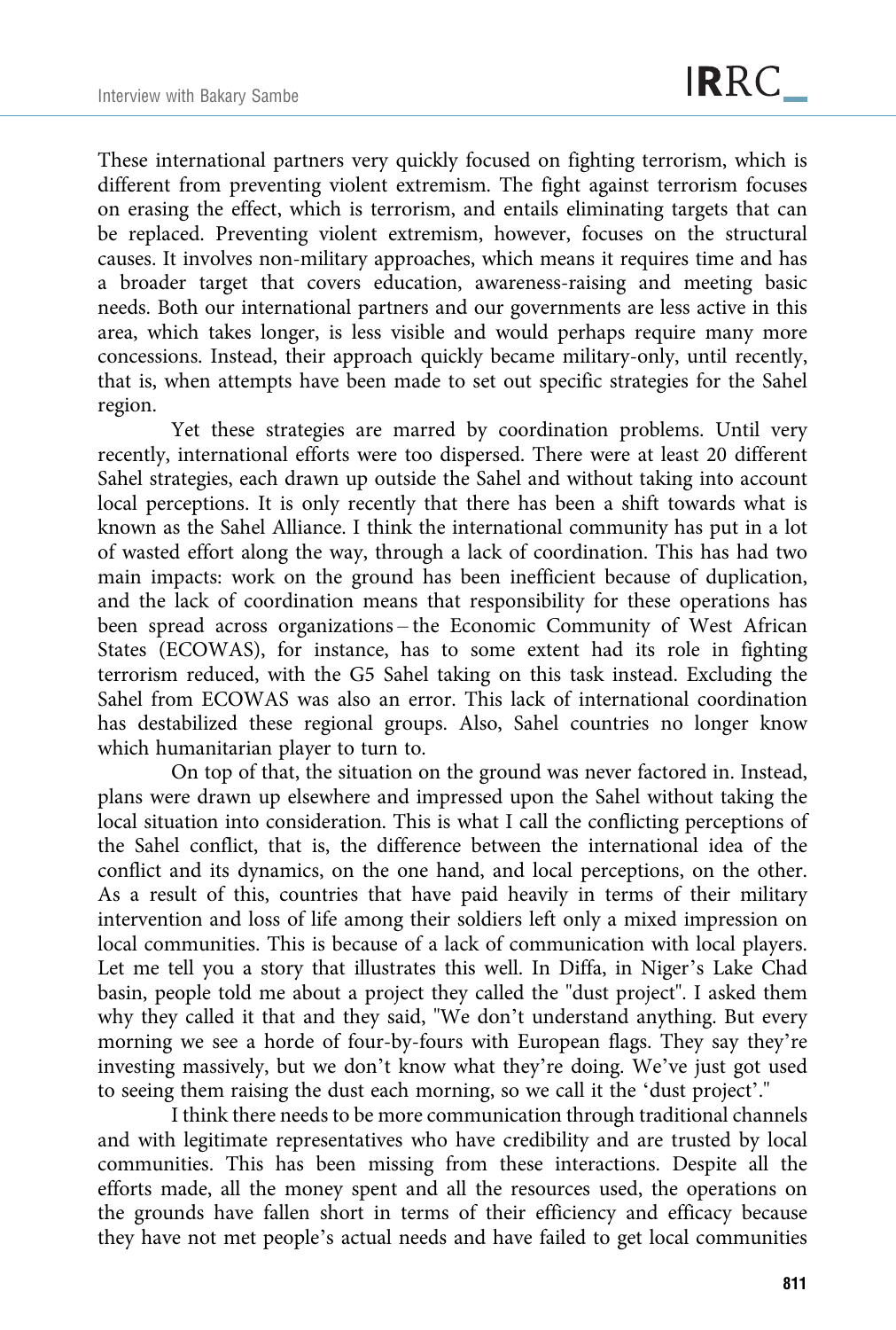onboard. I often say that the ideal way of carrying out humanitarian and cooperation work is to make the "beneficiary" a real co-operator, ensuring that local groups are involved in and onboard with the operations, from the design phase right through to implementation. This should be done as part of a strategy that takes into account local resources and people's real needs. By building strategies jointly, we will be able to find a way out of this crisis.

# 5. Violence has become increasingly driven by communal tensions in many countries in the Sahel and West Africa, so what role does religion now play in regional dynamics?

In the early stages, religion was perhaps overestimated or at least heavily weighted in these analyses. This is reflected in the terminology – the term most often used was "radicalization". However, we are increasingly referring to violent extremism instead. I'm not saying that religion is no longer a factor, although there is a developmentalist, economism-driven trend that completely casts aside religion and focuses on socio-economic factors instead. But I think that even though social and economic grievances are usually much more influential, both based on quantitative responses and in statistical terms, religion is still a contributing factor. As the Communists used to say in the 1970s, "We don't count but we carry weight." So even if, statistically speaking, religion is not a major factor, it still carries weight because of the meaning and imagination it can spur in people.

The issue of community has become more relevant, and that is reflected in the new strategies adopted by these groups. Knowing that they can no longer rely on large-scale coordination, as they did during the times of Al-Qaeda and Osama Bin Laden, they have developed new strategies that seek to trigger and revive ethnic tensions, which there is no shortage of, and present them as religious issues. This religious coating prompts military interventions by foreign powers, which, in turn, leads to more radicalization. These groups therefore do not need to recruit. This is why I am concerned that some countries in the Gulf of Guinea<sup>2</sup> have now adopted this military-only approach, with targeted search-and-sweep operations which, owing to the errors made and the stigma they bring, are sowing the seeds of future communal conflicts, much to the delight of the terrorist groups.

6. Some people3 have started to speak out, especially in Mali and Burkina Faso, and call for dialogue with the non-State armed groups. Could this bring longlasting solutions that engage religious non-State armed groups (such as Nusrat al-Islam and the Islamic State in the Greater Sahara) in a political peacebuilding process to bring an end to their violence?

<sup>2</sup> See Bakary Sambe, "Les pays côtiers face à la menace terroriste : comment éviter les 'erreurs' du Sahel ?", Timbuktu Institute, 7 December 2021, available at: [https://timbuktu-institute.org/index.php/toutes-l](https://timbuktu-institute.org/index.php/toutes-l-actualites/item/531-les-pays-cotiers-face-a-la-menace-terroriste-comment-eviter-les-erreurs-du-sahel)[actualites/item/531-les-pays-cotiers-face-a-la-menace-terroriste-comment-eviter-les-erreurs-du-sahel](https://timbuktu-institute.org/index.php/toutes-l-actualites/item/531-les-pays-cotiers-face-a-la-menace-terroriste-comment-eviter-les-erreurs-du-sahel) (all internet references were accessed in March 2022).

<sup>3</sup> International Crisis Group, "The Niger–Mali Border: Subordinating Military Action to a Political Strategy", Report No. 261, 12 June 2018, available at: [https://www.crisisgroup.org/africa/west-africa/](https://www.crisisgroup.org/fr/africa/west-africa/mali/261-frontiere-niger-mali-mettre-loutil-militaire-au-service-dune-approche-politique) [mali/261-frontiere-niger-mali-mettre-loutil-militaire-au-service-dune-approche-politique.](https://www.crisisgroup.org/fr/africa/west-africa/mali/261-frontiere-niger-mali-mettre-loutil-militaire-au-service-dune-approche-politique)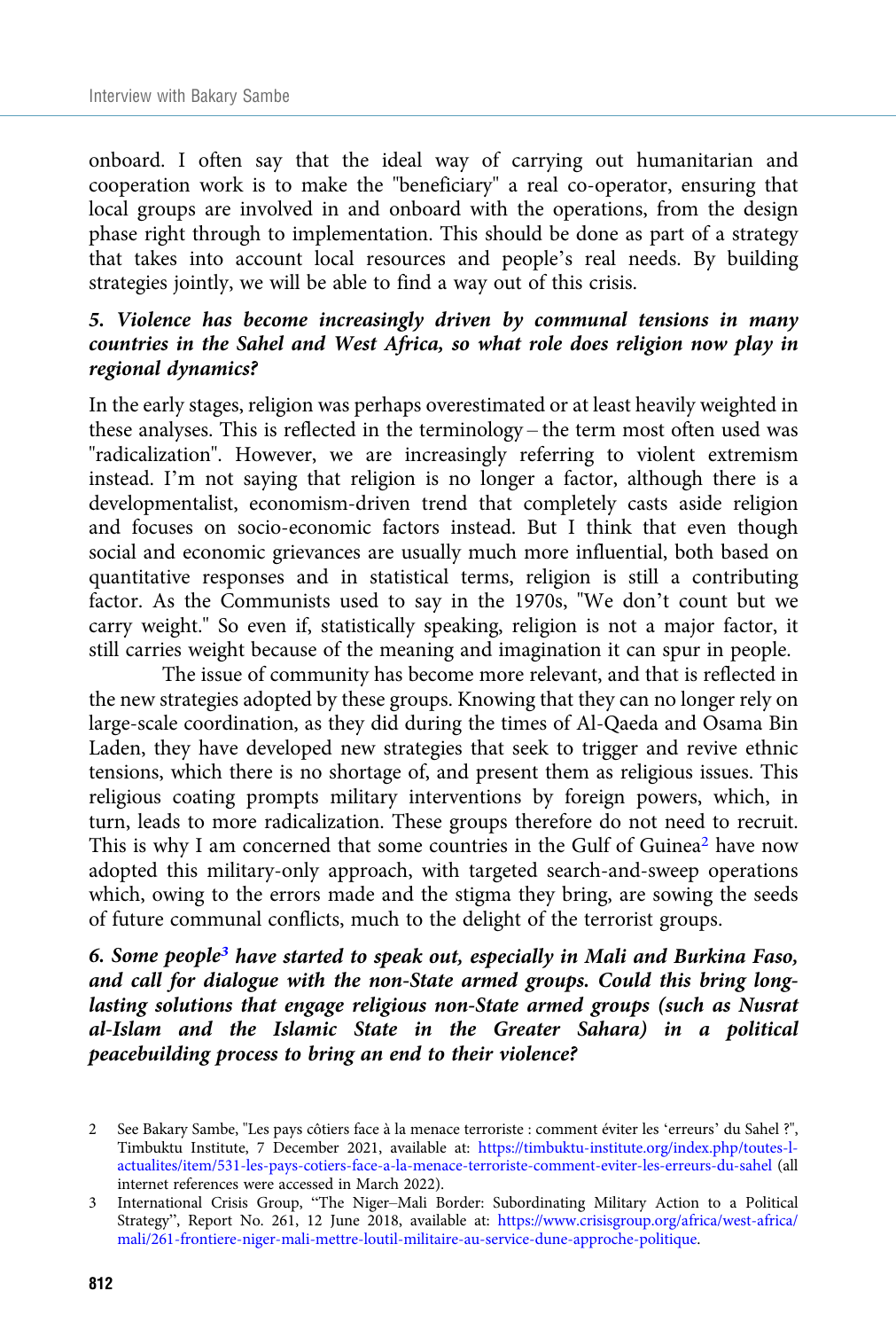Firstly, this is a strange debate because we are talking about something that has always been practised – there has always been both official and unofficial dialogue. Secondly, no war in the history of humanity has ever ended on the battlefield. Thirdly, in Mali, which is the country I know best, dialogue was one of the recommendations that came out of the consultations known as the "national inclusive dialogue". There is a social demand for dialogue – people see the members of the non-State armed groups as children of Mali, so we still need to talk with them even if they have lost their way. Let me give you some examples from other contexts: Spain fostered a dialogue with ETA (Euskadi Ta Askatasuna); France is not at all-out war with Corsican separatists; and in Northern Ireland and other regions there was no fully fledged war. Instead, depending on the balance of power, one of two paths was taken: there was a move towards dialogue in order to bring an end to the fighting and hostilities or alternative processes were sought out.

It is true that there is some fear about where this dialogue might lead – could it give the terrorist groups too much power and cause them to multiply? All experiences of dialogue in the region have shown that once the process is underway, everyone wants a seat at the table. So, could that mean that there will be too many interlocutors?

There is also the issue of what the dialogue should cover. This is a fundamental issue that is currently a topic of discussion within Mali's political class. Should the dialogue be about the State's republican form? Should it be about justice? Should platforms be created at the local level, as the Algiers Agreement<sup>4</sup> attempted to do, although implementation has been slow? All of these questions are being asked about the dialogue. Nevertheless, examples from history justify the principle of dialogue. On top of that, it is the wish of the people of Mali for there to be an inclusive dialogue with all the children of Mali, even the ones who have lost their way. Anyway, I do not see how Mali could credibly oppose dialogue with the country's terrorist groups when it recently sent representatives to meet the Taliban in Doha out of diplomatic pragmatism.

7. It is often said that nomadic communities, which were previously on the fringes of the changes taking place within the State, have used the violence in the Sahel to express their frustrations and address their grievances against governments. Is this premise founded? According to Boubacar Ba, a researcher at the centre for the analysis of governance and security in the Sahel, "The Fulani community finally stood up against its marginalization from production systems, governance and access to justice. Their anger was not just aimed at the State, in terms of justice and political representation. It was also aimed at some aristocratic Fulani families, that in complicity with the State, used their position to weaken the herders and undermine their social status."5

<sup>4</sup> The Agreement for Peace and Reconciliation in Mali (Algiers Agreement) was signed in Bamako on 15 May and 20 June 2015 by the Republic of Mali and the Coordination of Azawad Movements (CMA).

<sup>5</sup> Nathalie Prevost, "Les accords se multiplient entre les Djihadistes peuls et les autres ethnies", Mondafrique, 29 April 2021, available at: [https://mondafrique.com/les-accords-entre-les-peuls-et-les-djihadistes](https://mondafrique.com/les-accords-entre-les-peuls-et-les-djihadistes-pourraient-embraser-le-mali/)[pourraient-embraser-le-mali/](https://mondafrique.com/les-accords-entre-les-peuls-et-les-djihadistes-pourraient-embraser-le-mali/).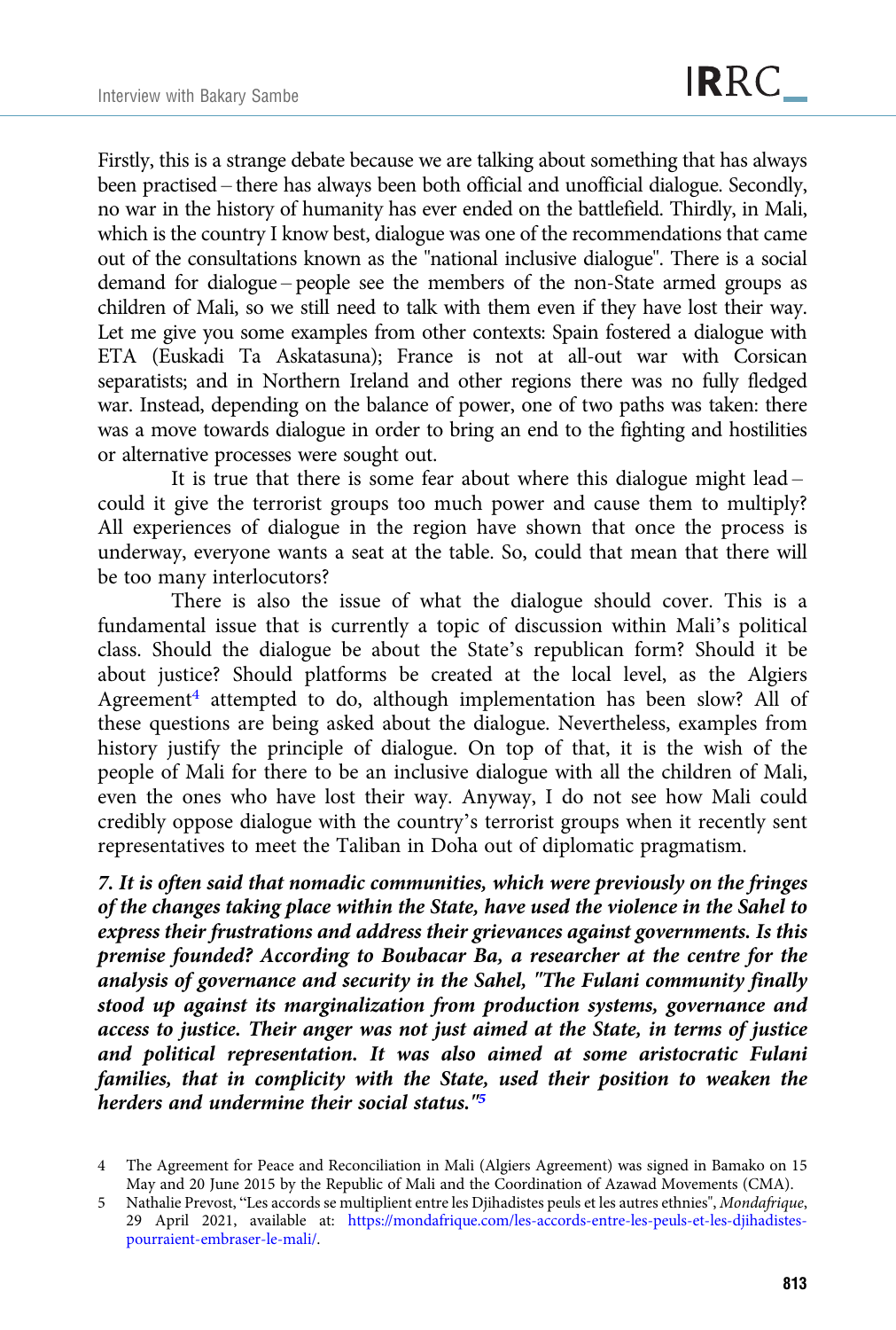Throughout history, nomadic and sedentary groups have always been pitted against each other. Also, the same dynamics can be found in communal conflicts, particularly when it comes to resources, livestock breeders and farmers. The State now needs to look at how it can develop and rebuild in a viable way while also accepting the specificities of certain communities. Is it only nomadic communities that feel discriminated against and marginalized? Or will other types of grievances emerge as well? As you can see, this requires a central State whose viability is based on that centrality and its prerogative to govern but also on its ability to manage specificities within communities. I think points of convergence can be found, with regard to both nomadic communities and all other groups with cultural specificities that need to be respected.

The fundamental question at the moment is that of the Fulani community, and it is one that has remained extremely taboo and that is not spoken about enough. When I've travelled across the Sahel, Fulani communities in both Burkina Faso and Mali often tell me that they are not treated in the same way as certain other groups, such as the Tuaregs. Some Fulani communities think that the Tuaregs were given a chance at dialogue, that spaces were created for them to express their views, that they had the Algiers Agreements, etc. It would seem, according to some people I spoke to, that the Fulani community has inherited a reputation from colonial times: there is this idea that the Fulani community wants to resist the State and mirror the way that Seku Amadu and other historical Fulani figures went to war against the French colonial empire. Modern States have inherited this unfavourable view of the Fulani people, which has created stigma.

Opening the door to nomadic communities can be a useful approach if it is a generic one. The door must be opened not just to Tuaregs but also to other communities that have certain frustrations that could be eased if their cultural specificities were recognized. This must be achieved while also ensuring the unity of the nation and integrating these communities into the State as a whole. Unlike the Dawsahak people and other communities, massive numbers of young Fulani joined the Islamic State group in the Tillabéri Region, a sign of their accumulated frustrations.

## 8. What, in your opinion, are the ongoing impacts of the situation in Libya on the violence in the Sahel?

The instability in Libya is still seen as a factor that could cause disruption in the Sahel, especially in neighbouring Chad, which has experienced political instability recently, and in Niger. The widespread instability in the Sahel can be traced back to Libya. Particular attention should be paid to this, because we cannot hope to stabilize the Sahel until Libya is stabilized. Today, we have to make sure that there is not a second wave of crisis-inducing factors from Libya that could cause instability in neighbouring countries.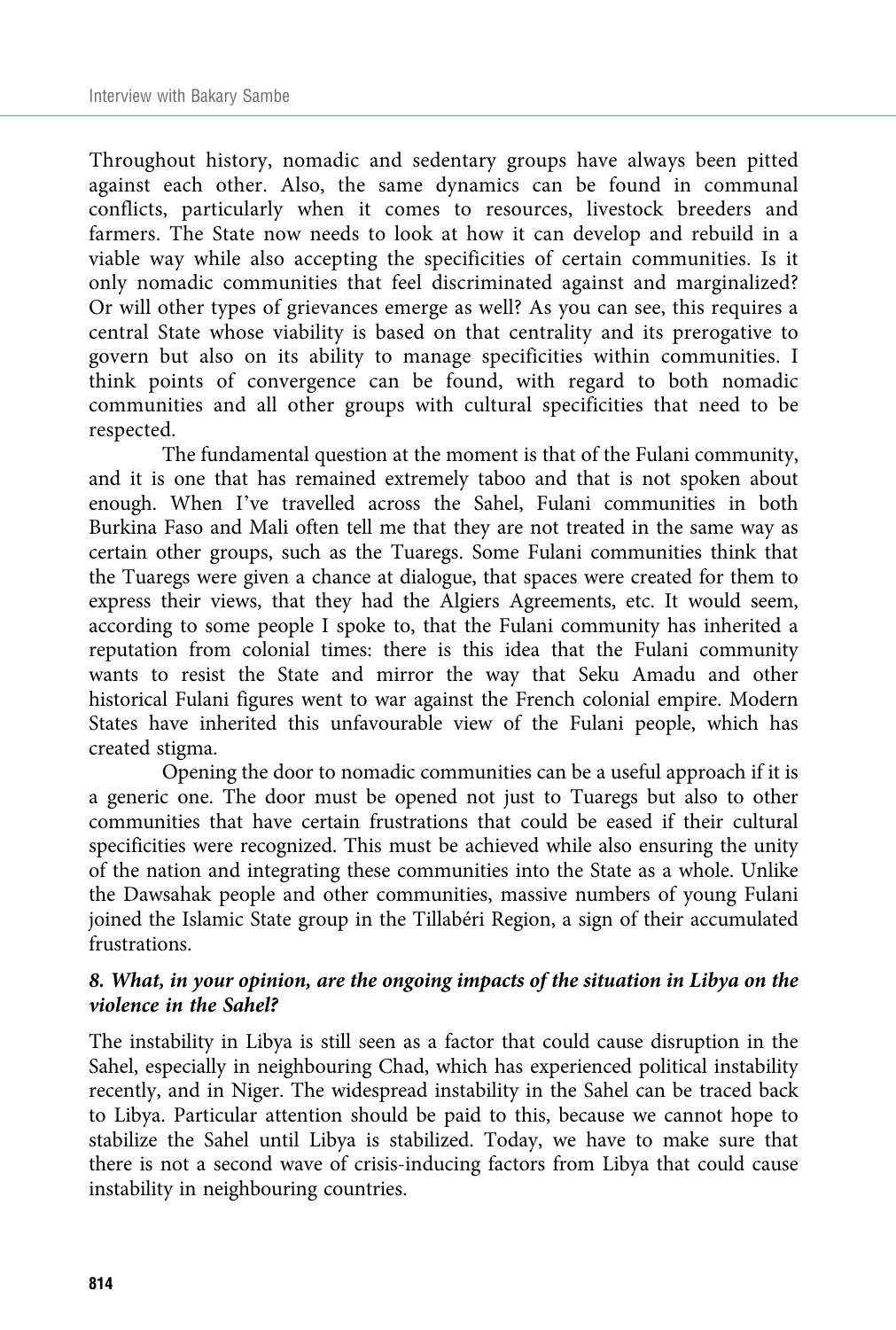9. What are the strengths, weaknesses and challenges of impartial and neutral humanitarian action in the Sahel? Do you think that States and armed groups are committed to humanitarian principles, including the Fundamental Principles of the International Red Cross and Red Crescent Movement? Have you observed any changes in the humanitarian work carried out in the Sahel in recent years?

Since 2015, I have noticed that certain humanitarian organizations are much more willing to better integrate local cultural resources into their work and to gain a better understanding of local dynamics. Humanitarian principles, particularly neutrality, are all the more important in a context where there is widespread distrust between political players, between communities and between States and the international community. Humanitarian operations are useful, provided that, based on this principle of objective neutrality, aid can be delivered in a way that is distanced from other players and those involved in the conflict. But I think – and maybe humanitarian workers will tell me that it is not their role – that humanitarian organizations should be involved in providing solutions, given their deep knowledge of the contexts and the wealth of information that they gather in the field on a daily basis (unlike other NGOs). By that, I don't mean that they should share confidential information, but rather that they should help to inform political decision-making. There would be less distrust between some States and humanitarian organizations if they worked together, with each one drawing on their strengths while also exchanging information, provided this is in the interests of the population, of course. In this way, humanitarian organizations would have a better grasp of the structural needs of the population rather than trying to address fundamental issues and needs in a localized and fragmented manner. Also, States would be able to better take into account local dynamics, as recorded and analysed by these humanitarian organizations, who are on the front line and at the heart of the action.

## 10. Given how the geopolitical situation is evolving in the Sahel, how do you think things will stand in 10 years' time? What guidance would you give to local, national and international decision-makers based on that?

When you look at the dynamics in the Sahel, there are some signs of hope. But a cold, hard look at the situation also sparks fear about other factors that could soon bring about further crises. In addition to armed groups, self-defence militia and terrorist groups generating instability both within countries and across the region, the Sahel has now become the arena for a larger game between superpowers. These superpowers have carried out uncoordinated operations on the ground and are now also competing against each other. It is not another cold war in the strictest sense of the term, but they are competing on deployment. This has two quite negative effects: it makes the fight against terrorism less credible in the eyes of local communities, and it adds more layers to the crisis in the Sahel – States are trying to resolve the initial crisis, but other layers are being added as international powers seek to strengthen their positions and vie with